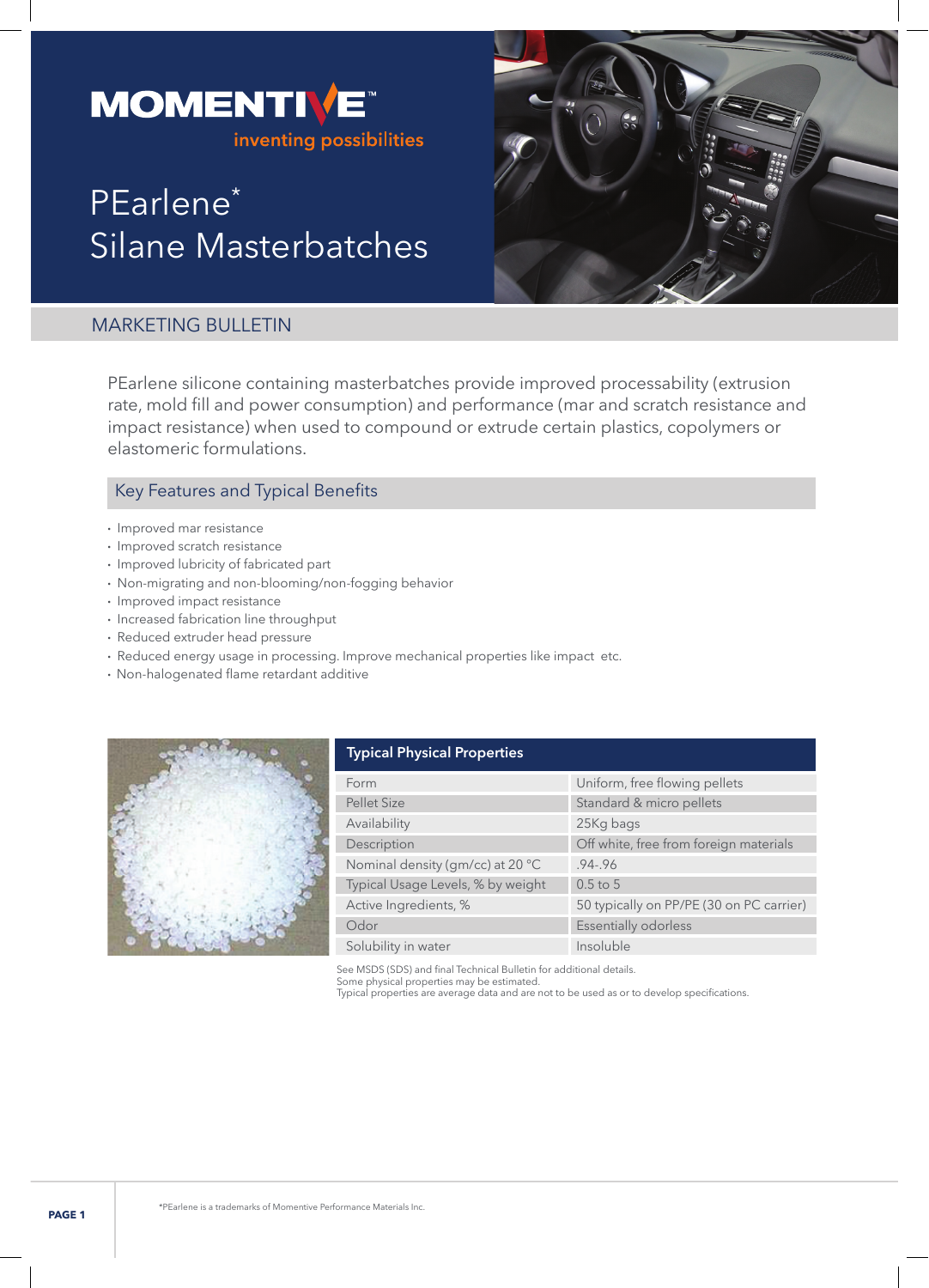#### Introduction

PEarlene silicone masterbatches are a family of functional masterbatches containing high levels of ultra high molecular weight polysiloxane which are melt compounded into a polymer carrier.

## Product Line

The product line consists of several silicone masterbatches:

PEarlene SiPP MB-01 (PP: polypropylene carrier) PEarlene SiPP MB-02 (PP: polypropylene carrier) PEarlene Y-19220 (PP: polypropylene carrier) PEarlene SiPE MB-01 (PE: polyethylene carrier) PEarlene SiPE MB-02 (PE: polyethylene carrier) PEarlene SiPC MB-01 (PC: polycarbonate carrier)

These masterbatches modify the rheological characteristics of the resin or compound, which may allow for increased throughput in fabrication operations as well as reduction in drive torque and machine head pressure.

To improve the surface appearance of the fabricated part, higher levels of the masterbatches are generally recommended. This should result in a lower COF on finished parts. It should also noticeably improve fine molded details and mold release. In addition, typical benefits of increased throughput in fabrication operations, as well as reduction in drive torque and head pressure, may allow for a savings in manufacturing variable costs.

#### Protential Applications

PEarlene silicone masterbatches may be excellent candidates for consideration in compounding operations and extrusion based fabrication processes including: wire, cable and pipe extrusion; injection and compression molding; blown and cast film; (closed and open cell as well as structural).

These masterbathes are believed to be effective in polyolefins (PP, PE and their copolymers, PVC, PS, SAN, Nylon, PC, ABS, PET and PBT).

Generally, the PEarlene silicone masterbatches can be added to the resin or compound during the final melt extrusion or fabrication step. The additive must be homogeneously mixed with the resin or compound in the melt process to yield the full cost effective benefit of the additive. Compounds containing PEarlene silicone masterbatches may be available from your resin or compound supplier.

Compounders can add the masterbatches during continuous or batch melt compounding operations.

Improper mixing or the use of the wrong type or wrong level of additive will not result in the expected performance enhancements. These ultra high molecular weight based polysiloxane based masterbatches may prevent screw slippage.

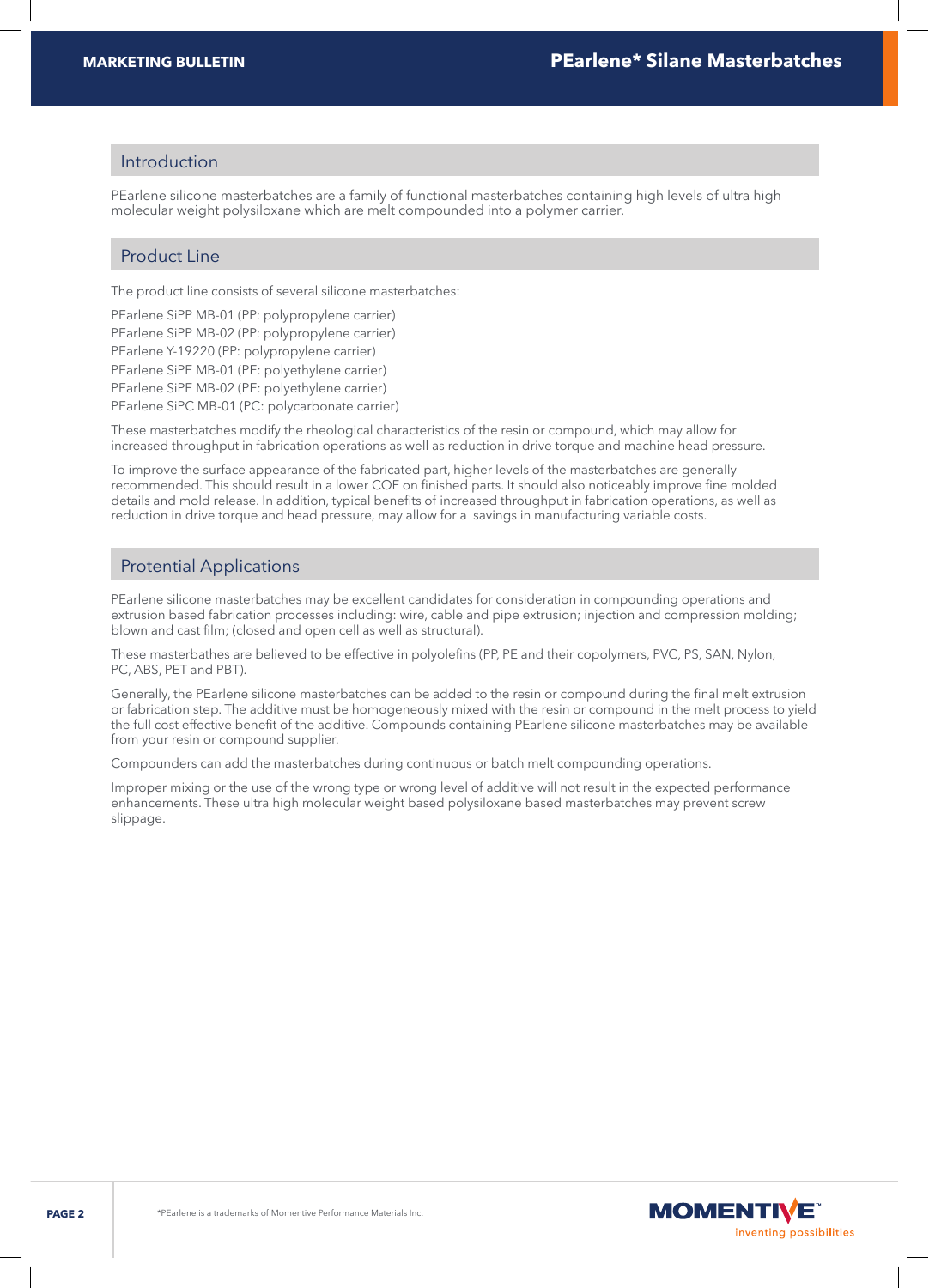## Product Usage

The PEarlene family of silicone based masterbatches are free flowing, dry, pelleted materials which may be excellent candidates for consideration in formulating into a variety of resin based compounds. The product contains no halogens. The ultra high molecular weight polysiloxanes have been shown to be effective in various applications. It is critical that the melt processing typically can be accomplished employing the same fabrication conditions normally used for the base compound. Unmodified conventional handling and processing equipment has been used for this step.

The product will not normally affect the odor or color of the material it is added to especially after final fabrication.

At low addition levels of PEarlene silicone masterbatches (PEarlene SiPE MB-01, PEarlene SiPP MB-01 and PEarlene SiPC MB-01), between 0.5 to 2% by weight, the resin and/or compound will typically be rheologically modified which may result in an improvement in flow. This may allow for better mold flow and fill, replication of fine mold details with more precision and easier part release without the need for a separate mold release agent. Parts made with these masterbatches are generally less subject to warpage. The process should benefit from an increase in throughput and a reduction in machine torque and pressure, and may thereby lower manufacturing variable costs.

With addition of PEarlene silicone masterbatches (PEarlene SiPE MB-01, PEarlene SiPP MB-01 and PEarlene SiPC MB-01) typically the COF of the final part will be improved, the surface finish will be enhanced, and the abrasion resistance and the mar resistance of the fabricated part will be enhanced. These ultra high molecular weight based polysiloxane based masterbatches may prevent screw slippage.

#### Processing Recommendations

The family of PEarlene silicone based masterbatches are added to the formulation and typically processed on conventional equipment under the same processing conditions recommended for the base resins and/or compounds. No special conditions or process modifications are generally required. However, the PEarlene silicone masterbatches must be melt processed under conditions which will assure a high level of homogeneity in the final product.

It should be noted that it might be advantageous to increase the extrusion speed and reduce machine temperature settings to get the full benefit of the additional throughput which may be available when using these masterbatches. The process may also benefit from less frequent shut downs for screw, screen, die and tooling cleanup. In addition the cleaning of machine parts will generally require less time and effort.